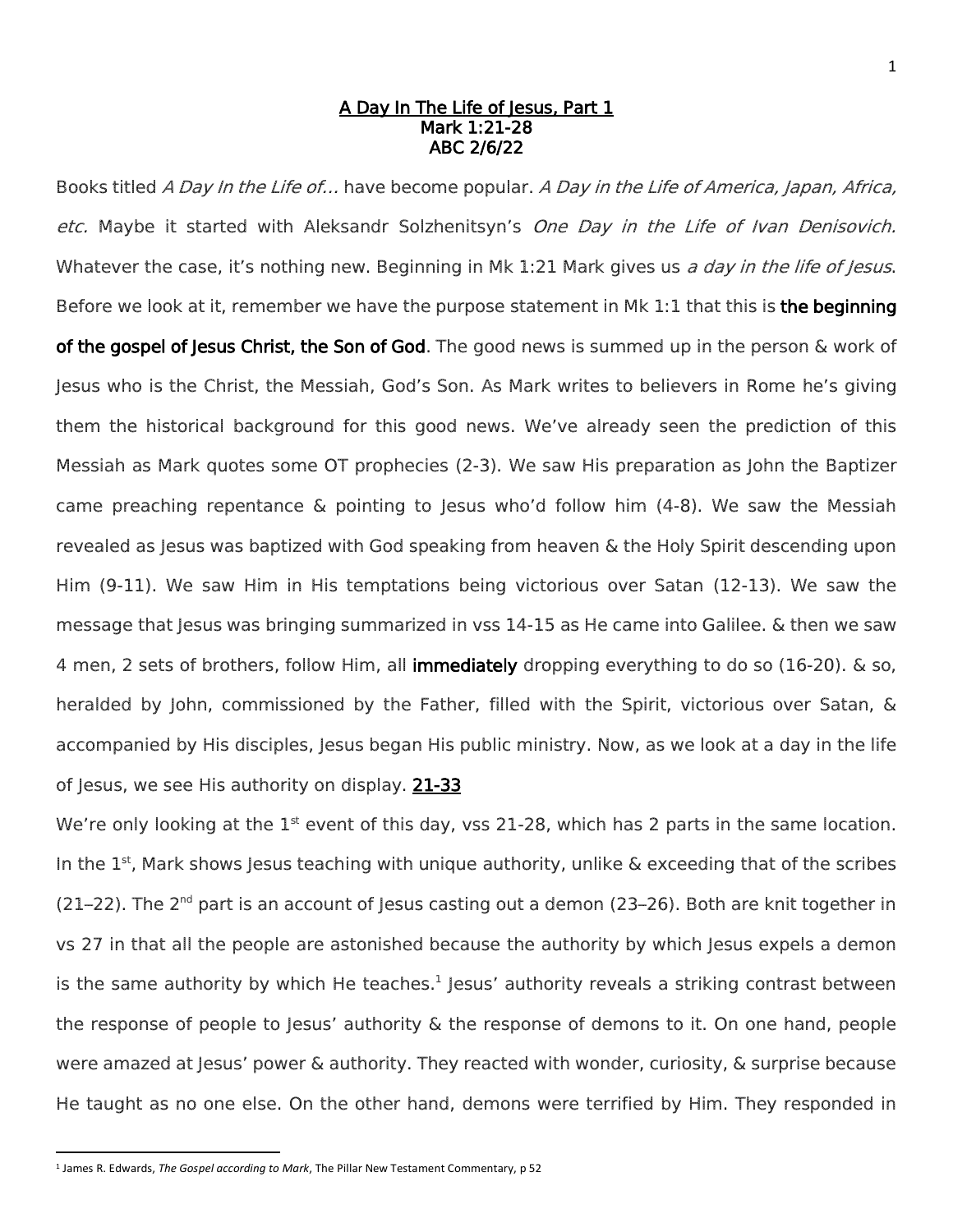horror, dread, & panic. Those different reactions lie at the heart of understanding the significance of this passage. Both the demons & the people were sinful. Yet, only the demons shrieked in fear. They understood Jesus was their Judge who would cast them into hell. The people did not.<sup>2</sup> Do you see the irony? The demons recognized who Jesus was, but have no possibility of salvation. The crowds heard the offer of divine forgiveness, but they refused to recognize the One who alone can provide it. In other words, the demons were terrified & couldn't be saved; the people were amazed  $\&$  wouldn't be saved. Consequently, the people who wouldn't believe  $\&$  the demons who do believe  $\&$  shudder (Is 2:19) will all end up in the same eternity. In vss 21-22 we have Jesus'...

## 1. Marvelous Peaching 21-22

Vs 21 tells us they went into Capernaum. Who was they? It must be Andrew, Peter, James, & John along with Jesus (16-20). Where did they go? Capernaum, which means *village of Nahum*, likely the hometown of the prophet Nahum. According to Mt  $(4:13; 9:1)$ , Capernaum became Jesus' residence after leaving Nazareth but we're not told why. Capernaum was a town on the northwest shore of the Sea of Galilee. It was along the main trade route between Egypt in the south & Damascus in the north. In Jesus' day it had a seawall that ran for  $\frac{1}{2}$  a mile along the shore that was 8 ft wide. Piers extended from it 100 ft into the lake. It was a border town & the site of a customs office (2:14). It's population could have been as high as 10,000, most of whom were Jews. There was also a small Roman garrison located there. Jews & Gentiles seemed to get along since, according to Lk 7:1–10, a Roman centurion built a synagogue for the Jews in Capernaum. The commercial advantages of a location on a major trade route surrounded by fertile lands & good fishing brought prosperity which continued for several centuries. In the 4<sup>th</sup> century the city built an impressive synagogue made of imported white limestone rather than from the local black basalt. This isn't the one visited by Jesus, but below it is a basalt stone pavement which has been dated to the 1<sup>st</sup> century & appears to be the original floor of the synagogue visited by Jesus.<sup>3</sup> Before we go further, have you ever wondered where synagogues came from? We don't find them in the OT

 $\overline{\phantom{a}}$ 

<sup>2</sup> John MacArthur, *Mark 1–8*, MacArthur New Testament Commentary, p 57

<sup>3</sup> James R. Edwards, *The Gospel according to Mark*, The Pillar New Testament Commentary, pp 52–53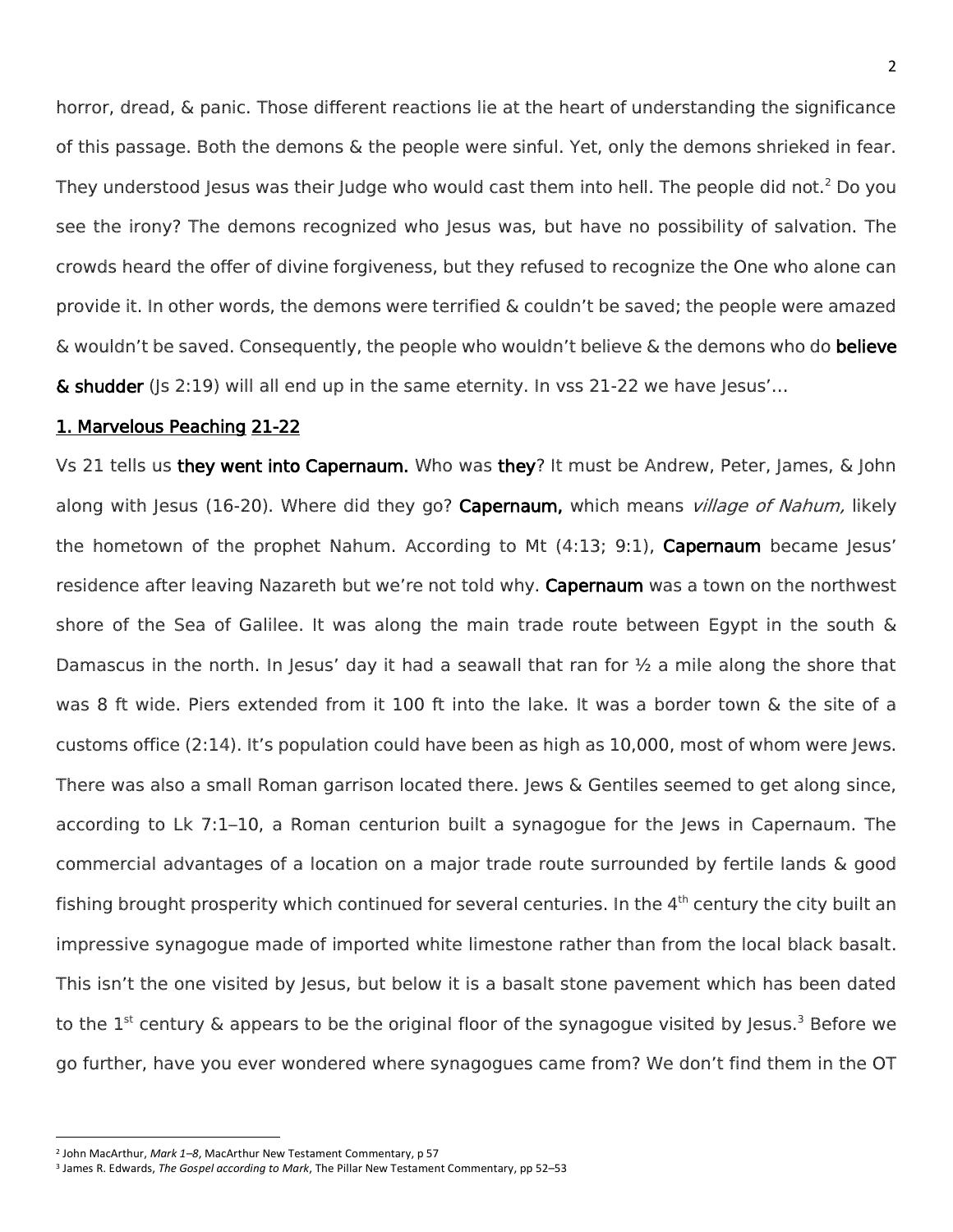but they're everywhere in the NT. They developed in the  $6<sup>th</sup>$  century BC during the Babylonian exile. Prior to that, worship centered in the temple in Jerusalem. When it was destroyed & the Jews were in captivity, they began to meet together in small group gatherings. Even after the Jews returned to their homeland & rebuilt the temple, they continued to structure community life around synagogues, which simply means *gathering* or *assembly*. Unlike the temple in Jerusalem where animals were sacrificed by priests, Jewish synagogues were assembly halls or auditoriums where the Torah was read & explained. It became a place of worship, a meeting hall, a school, & courtroom. Sabbath services had only 3 things: prayer, the reading of God's word, & the exposition of it. There was no music, no singing,  $\&$  no sacrifice. The *Temple* was the place of *worship*  $\&$ sacrifice; the synagogue was a place of *teaching & instruction*.<sup>4</sup> Synagogues didn't have what we would call a pastor. Instead they had a policy known as *freedom of the synagogue* which allowed any qualified man to deliver the exposition of the OT passage read that Sabbath. That privilege was often granted to visiting rabbis, as it was with Jesus here. Paul also used this to proclaim the gospel in various cities he travelled through (Acts 9:20; 13:5; 18:4; 19:8). So what did Jesus teach on this occasion? What passage of the OT did He teach from? We're not told. Mark's focus is on the people's response to His teaching not on the teaching itself. The word for teach occurs in various forms 35x in Mark & in all but one Jesus is the one doing it. Here, Jesus' teaching amazes the congregation because of His authority, which was unlike that of the scribes. The teaching they hear from Jesus is unlike anything they've heard before. Vs 22 says they were amazed at His teaching. Literally the word means to be struck out of one's self with awe & wonder or panic & shock.<sup>5</sup> The idea isn't only that they were **amazed** but that they were terrified because they'd never heard anyone **teach** like Jesus. When He opened His mouth, all present were stopped in their tracks, filled with amazement, & pierced by a sense of dread to hear the truth proclaimed with such authority. Mark's statement that Jesus taught as one having authority, & not as the scribes (22) is less a criticism of the scribes than a praise of Jesus. The word Mark uses of Jesus' authority is one

 $\overline{\phantom{a}}$ 

<sup>4</sup> William Barclay, ed., *The Gospel of Mark*, The Daily Study Bible Series, p 30

<sup>5</sup> G. Abbott-Smith, *A Manual Greek Lexicon of the New Testament*, p 141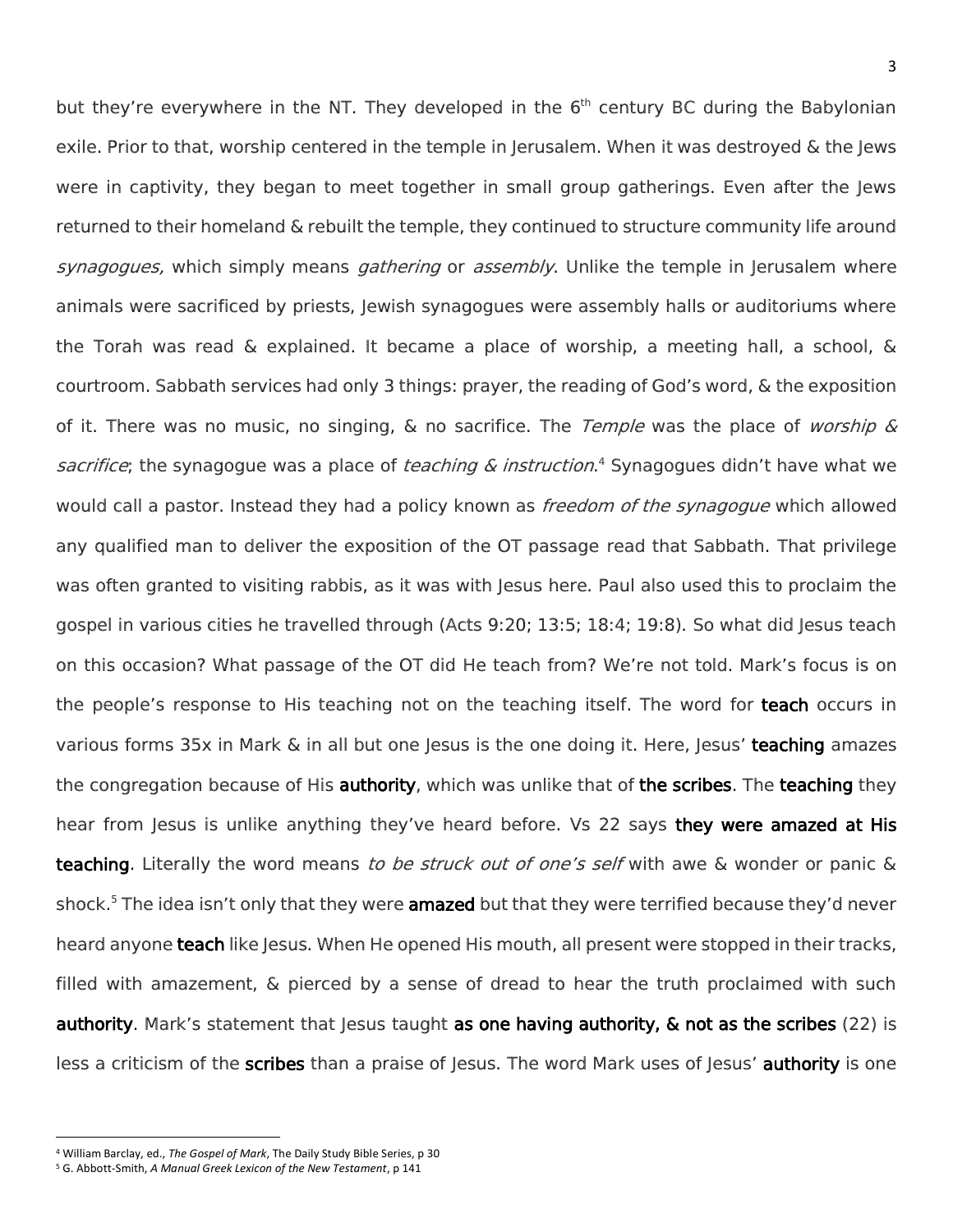he uses often in his gospel.<sup>6</sup> Authority speaks of rule, dominion, jurisdiction, rule, & privilege. Jesus taught with absolute conviction, power, & clarity. Mark's use of this word at the beginning of Jesus' public ministry establishes His authority over the highest authorities in both the physical realm, as represented by the scribes, & the supernatural realm, as represented by the demon we'll see shortly.<sup>7</sup>

What was a scribe  $\&$  how did they teach? Scribes were the primary teachers then in Jewish society & were usually Pharisees. They traced their heritage back to Ezra who read the law & explained it to the people (Ezra 7:6-11; Neh 8:4–8). Most people had only limited access to the Scriptures & went to the synagogue to hear the Scriptures read & explained by the scribes. Over the centuries, the teaching of the scribes grew less focused on Scripture & more focused on what previous rabbis had said about Scripture. Rather than faithfully explaining the meaning of Scripture, they delighted in complex deliberations, absurd allegories, unintelligible insights, mystical designs, & the teachings of earlier rabbis.<sup>8</sup> Scribes were highly respected. People deferred to them as they walked through the streets. The best seats in the synagogues were reserved for them & people stood when they entered a room.<sup>9</sup> The scribes knew all the loopholes to the law, usually for their own good. Their teaching was along the lines of something like this: Rabbi Hillel says... But on the other hand Gamaliel says.... Then there is Rabbi Eleazar's testimony... They were constantly borrowing from fallible sources, one scribe quoting another. Jesus was different! When He spoke, He did so as if He needed no authority beyond Himself. He spoke with utter independence. He cited no authorities & quoted no experts. He spoke with the finality of the voice of God. The certainty of Jesus was the opposite of the careful quotations of the Scribes. We see in Matthew's account that Jesus' style was, You have heard that it was said.… But I say to you… (Mt 5:21-22, 27-28; 7:28-29). He preached God's Word, not about God's Word. He explained the Law & the Prophets. He was clear & simple. Whereas, the scribes' authority came from the tradition of the men  $(7.8-13)$ , Jesus received His authority directly from the Father in heaven (1:11).

 $\overline{a}$ 

<sup>6</sup> In Mark occurs 9x, 6 with reference to Jesus (1:22, 27; 2:10; 11:28, 29, 33) & 3 with reference to authority conferred by Jesus on the apostles (3:15; 6:7; 13:34) 7 James R. Edwards, *The Gospel according to Mark*, The Pillar New Testament Commentary, p 55

<sup>8</sup> John MacArthur, *Mark 1–8*, MacArthur New Testament Commentary, pp 61–62

<sup>9</sup> James R. Edwards, *The Gospel according to Mark*, The Pillar New Testament Commentary, p 54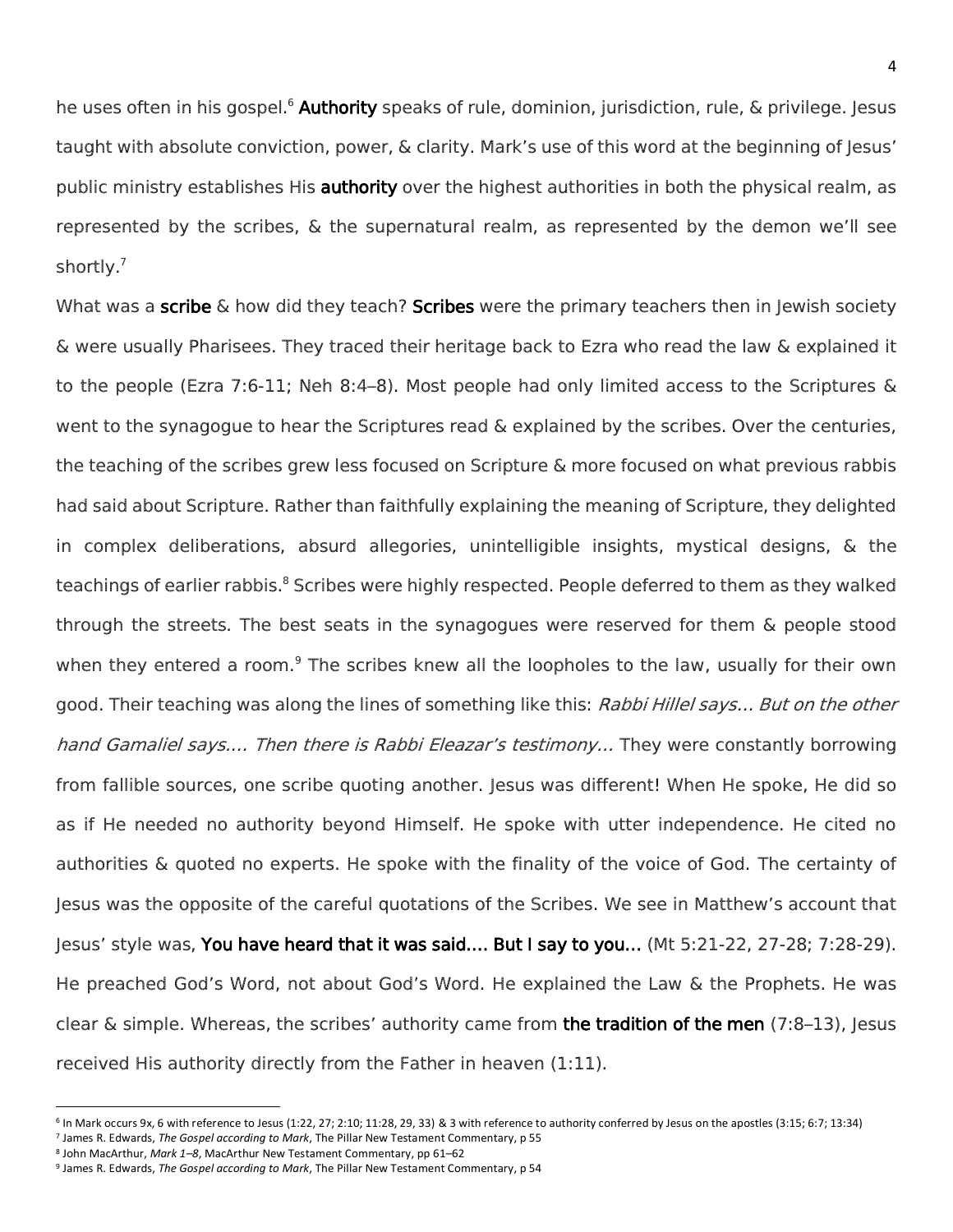2. Miraculous Power Even more impressive than Jesus' authority as a teacher is His authority in the supernatural realm. As lesus teaches He's interrupted abruptly. 23

Mark's use of the phrase just then underscores the immediacy of the demon's reaction. It followed directly or immediately on the heels of Jesus' preaching. Beginning with this story, Jesus' encounters with demons in Mark show the conflict between the kingdom of God & the dominion of Satan, between the One anointed with God's Spirit & those held captive by unclean spirits.<sup>10</sup> Before we get into it it's important to note that in the OT (with the possible exception of Gen 6:1– 2), there are no recorded instances of demon possession. In the book of Acts, there are only 2 (Acts  $16:16-18$ ;  $19:13-16$ ). However, while Jesus was on the earth, literally, all hell broke loose.

Demonic representatives of Satan seemed to oppress people everywhere Jesus went (Mt 4:24; 8:28; 9:33; 10:8; 12:22–27; Mk 1:23–27; 5:4–13; 9:25; Lk 4:41; 8:2, 28; 9:39; 13:11). Jesus Himself announced the significance of His work by saying, if I cast out demons by the Spirit of God, then the kingdom of God has come upon you (Mt 12:28). Confronted by the Son of God Himself, the demons revealed their identities, often in violent  $\&$  remarkable ways.<sup>11</sup> Interestingly, it seems the 1<sup>st</sup> ones to fully recognize the identity of Jesus hidden in His incarnation were the demons. While many people failed to recognize Him in His fullness, these minions of Satan instantly recognized Him.

Today there's a lot of confusion & bad information being taught about exorcisms & the demonic, partly because the NT doesn't discuss these issues. As you know, exorcism isn't one of the spiritual gifts listed in Scripture & the subject isn't addressed in the epistles. Basically, there are 2 extremes we want to avoid. One is to agree there are demons but then live like they don't exist at all. That's wrong because the Bible clearly tells us they do exist & what we should do about it (Eph 6:10-17). Then there's the other extreme where you obsess over it. You're constantly concerned about running into a demon everywhere you go. That's wrong as well. We want to make sure we're

 $\overline{\phantom{a}}$ 

<sup>10</sup> James R. Edwards, *The Gospel according to Mark*, The Pillar New Testament Commentary, pp 56–57

<sup>11</sup> John MacArthur, *Mark 1–8*, MacArthur New Testament Commentary, p 63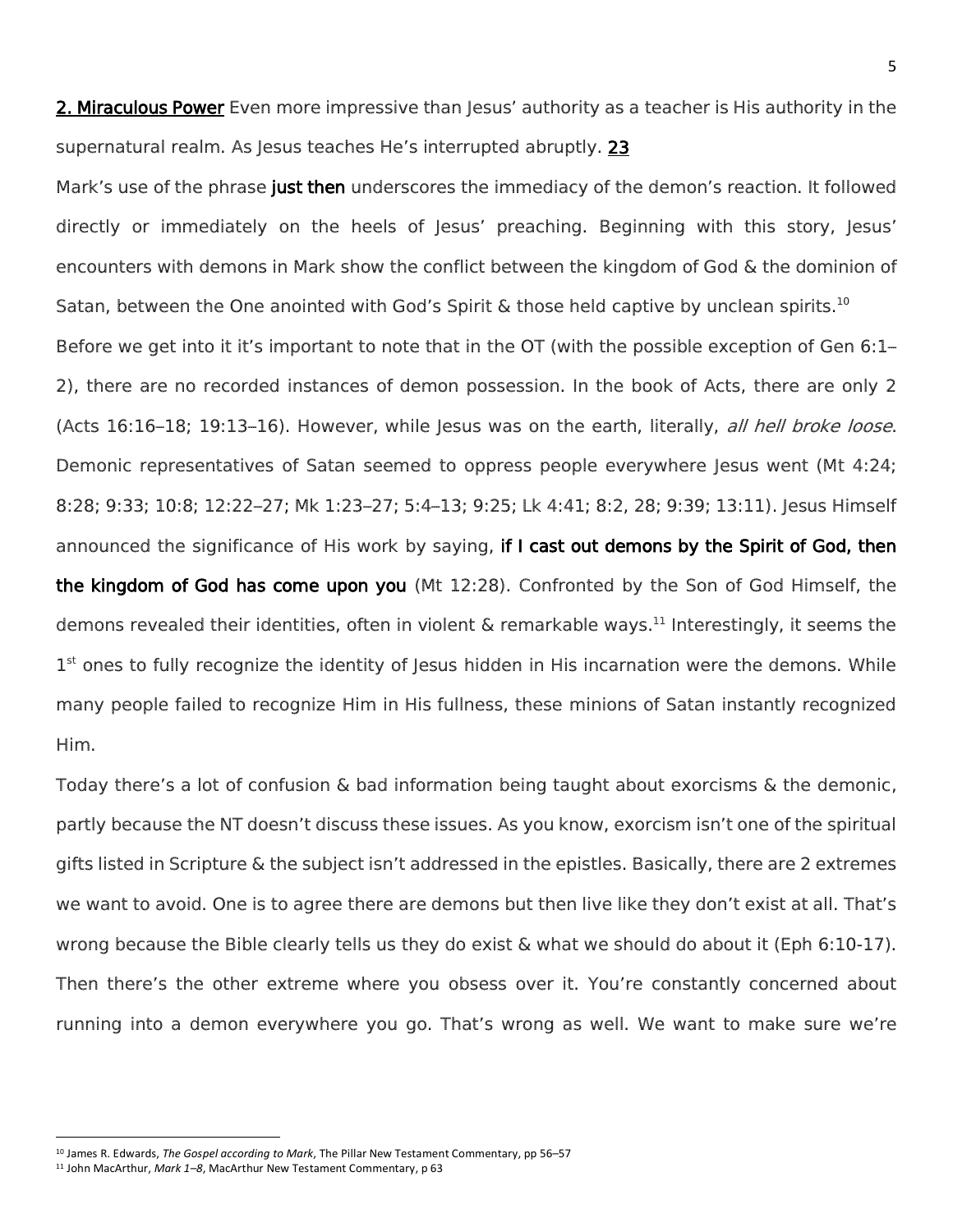careful of these 2 things: where we completely ignore the spiritual forces & where we obsess over it. Both are wrong. Much more could be said, but we'll let that suffice for now.

The content & authority of Jesus' teaching was too much for the demon. As one commentator put it, Just as foul things scurry from the light when you lift a stone, evil spirits who love darkness recoil from the light.<sup>12</sup> The demon in this man wanted nothing to do with Jesus. He interrupts Jesus' teaching & says, 24.

Why did he use the plural? Was it because the man was filled with many demons? Was one demon speaking on behalf of himself & the man he possessed? I think he was probably representing the whole demonic kingdom of Satan (Eph 2:2). His opening burst, What business do we have with each other...? was a common OT phrase which was roughly equivalent to, You have nothing to do with us. The evil spirit wanted Jesus to go away. He had nothing in common with Christ. The only relationship the demon had with Jesus was one of conflict  $\&$  now it was faced with defeat  $\&$ judgment. The demons knew that when the Son of God appeared on earth, their doom would be certain because Jesus came to bind the **strong man**, Satan,  $\&$  all his hellish powers (3:27). The demons knew why the Son of God had come. They knew He brought salvation with Him. They did everything they could to oppose Him. But from the very start of Jesus' ministry, it was apparent they were no match for His sovereign authority. It was divine power that threw them out of heaven & would one day throw them into hell. In between those 2 events, during Jesus' earthly ministry, the Lord's invincibility over the satanic realm was vividly put on display in every encounter with them. The next phrase, Have you come to destroy us? was probably a defiant statement: You have come to destroy us! The demon realized the power of Jesus & cried out with an expression of dread. The demon is stating the very One who'd come to seek & to save the lost (Lk 19:10) had also come to destroy the demons. The demon refers to Jesus of Nazareth as the Holy One of God. His human name & His eternal identity. The demon was terrified. He realized he was in the presence of the holy God & nothing strikes more terror into the heart of creatures than to be in the presence of the holy. We'll see this throughout Mark's gospel. When the holiness of Christ is shown, the

 $\overline{a}$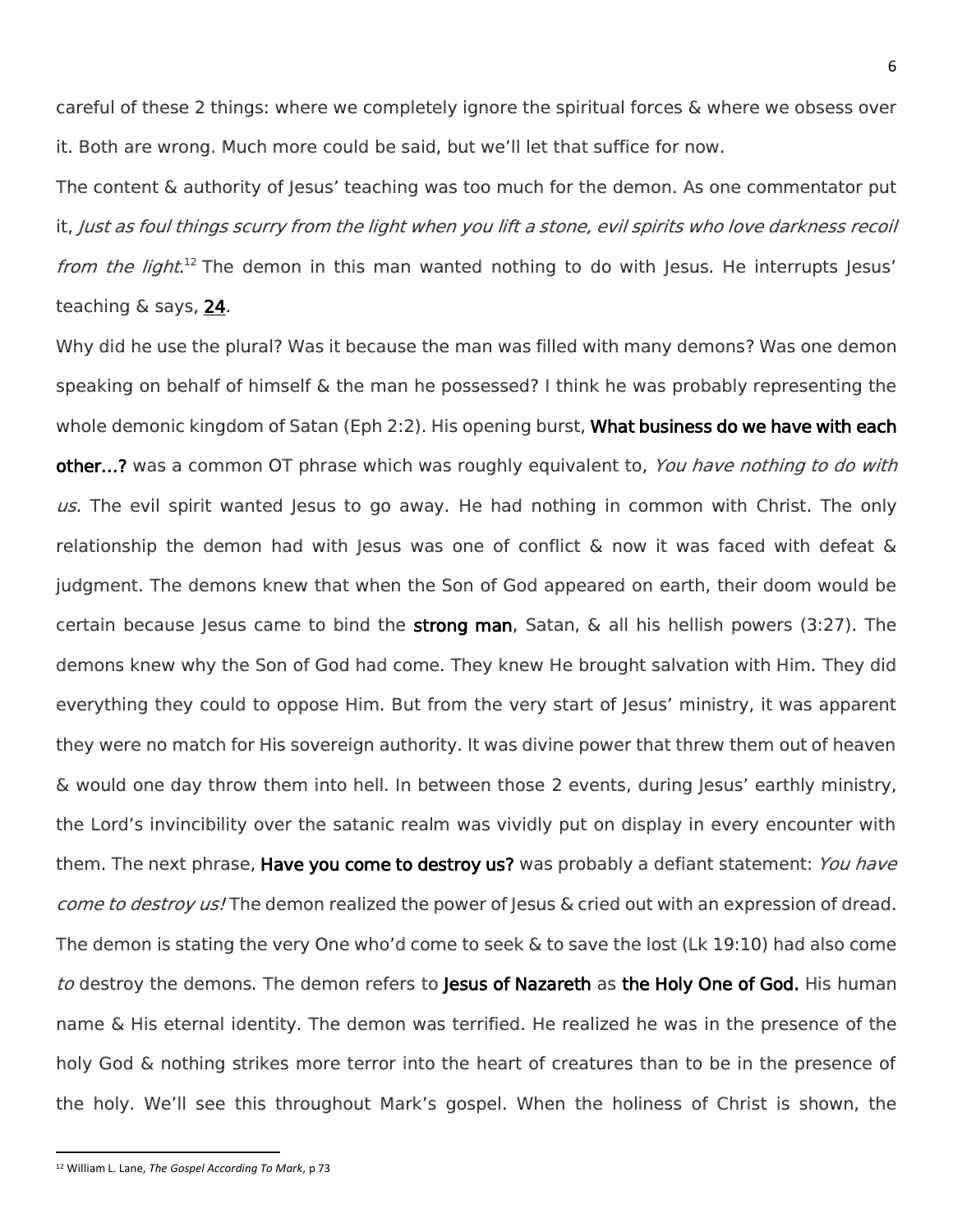immediate response was fear & dread. That's why the demon screamed when the Holy One of God came into his presence. Jesus was holy not only in the sense of being sinless but because He'd been anointed, set apart, separated for the performance of the most exalted task (Is 61:1–3; Lk 4:18, 19; 19:10; Jn 3:16; 10:36; 2 Cor 5:21).<sup>13</sup> The demons recognized exactly who Jesus was. They knew He had full authority & power to cast them into eternal punishment. That's why they repeatedly responded with such panic & dismay. Whenever people deny Jesus' deity they show less insight & knowledge than the demons. The demons recognize the mission & authority of Jesus before humanity does (1:24; 3:11; 5:7). They become the 2<sup>nd</sup> party in Mark's presentation of Jesus, following the voice of God at His baptism (1:11), to announce Jesus' divine Sonship.

## Mark now gives us what Jesus said. 25

 $\overline{a}$ 

To have allowed the demon to go unrebuked would've been to compromise the reason for which Jesus came into the world, to confront Satan & strip him of his power  $(1 \text{ } | \text{ } n \text{ } 3:8)$ . This episode is indicative of Jesus' sustained conflict with the demons throughout His time on earth. Jesus' rebuke came in the form of 2 short commands: Be quiet, & come out of him! (25). The demon was rebuked because he had no authority to proclaim who Jesus was & no right to have possession of the man made in the image of God. The demon had no choice but to obey immediately. The  $1<sup>st</sup>$  command silenced the demon. The 2<sup>nd</sup> drove him out. Though his identification of Jesus was accurate, Jesus didn't need nor want any publicity from the agents of Satan. He didn't want people coming to Him because of the testimony of demons. As it was, the religious leaders accused Him of casting out demons only by Beelzebul the ruler of the demons (Mt 12:24). Permitting the demons to continue speaking about Him would have added support to the speculations of the Pharisees. So whenever they affirmed His identity, He shut them up  $\&$  muzzled them. Jesus'  $2^{nd}$  command, come out of him, resulted in the demon's violent departure from the man. He obeys at once, though he does so unwillingly. 26

With one dramatic final protest, causing the man's body to convulse, the demon let out a final scream as he departed. Cried out means to scream or shout with strong emotion  $\&$  describes the

<sup>13</sup> William Hendriksen & Simon J. Kistemaker, *Exposition of the Gospel According to Mark*, vol. 10, New Testament Commentary, p 66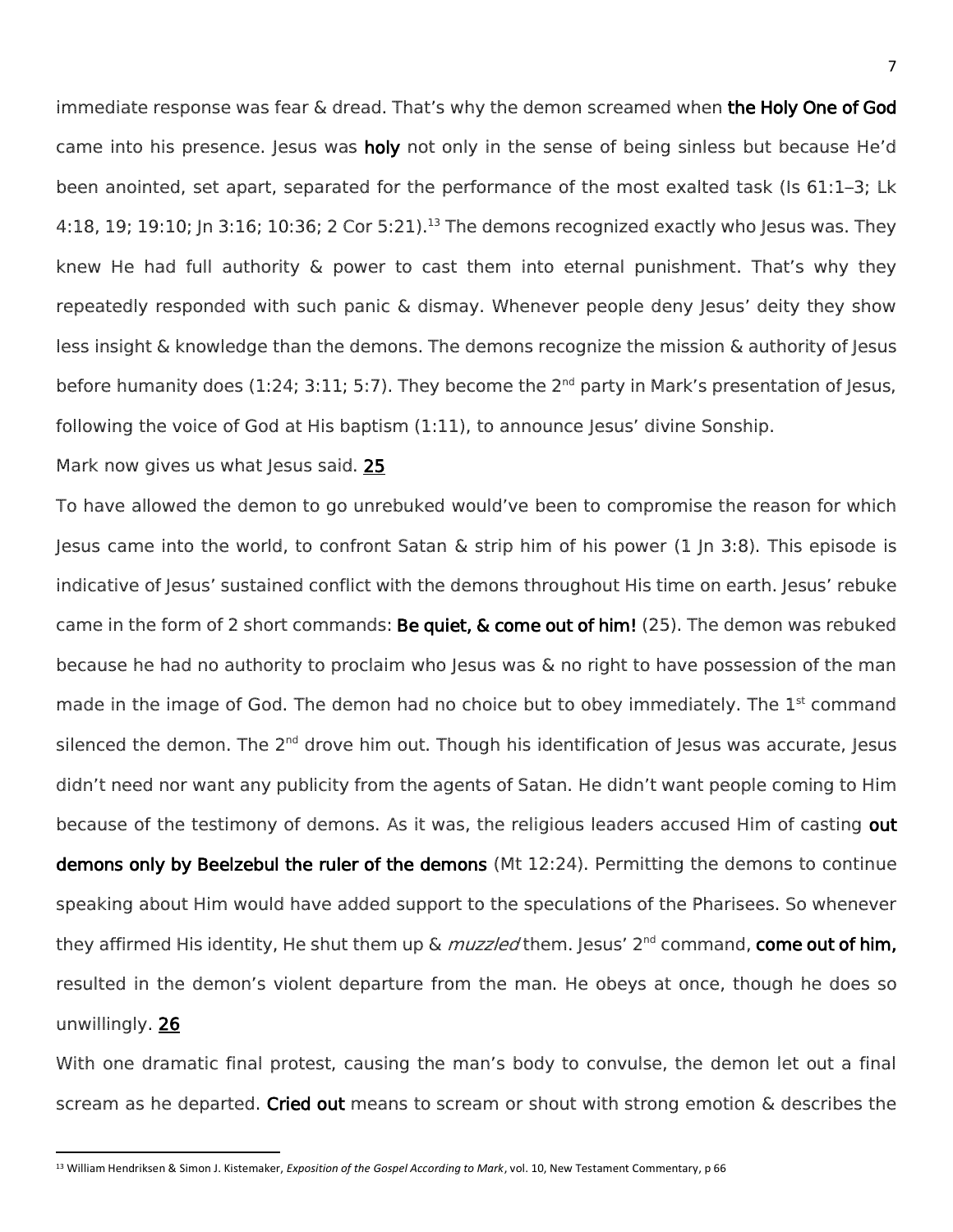shrieks of someone experiencing intense agony. Only the divine King has the power necessary to break the bondage of Satan. He can destroy the devil, dismantle his forces, & deliver captive souls. Jesus' power & authority was unmistakable to those in the synagogue that day.

**3. Magnificent Product** The exorcism ends with the amazement of all present. 27-28

When they asked, what is this? they were referring both to Jesus' teaching  $\&$  His casting out of the demon. The same authority & power exhibited in Jesus' teaching was also shown in His interaction with the demon. Note that although the account itself speaks only of one demon, the people immediately draw the correct conclusion that what Jesus had done to one unclean spirit could be done to all. The influence of Jesus' authority goes deep, but it also spread everywhere into all the surrounding district of Galilee. & this was just the beginning, 1:39.

Jesus launched His public ministry by putting on displays of power over evil spirits unprecedented in Israel & the world (Mt 9:33). He taught like no one else & He possessed & used authority no one had ever seen. The demons recognized Him & were terrified; the crowds witnessed Him & were amazed. The demons believed Him but couldn't be saved; the crowds refused to believe in Him &, therefore, wouldn't be saved. A combination of both responses is necessary for salvation. Sinners need to be both terrified & amazed: terrified by such a Judge & astonished by such a Savior. It isn't enough to be simply amazed by Jesus. He isn't satisfied with curiosity, wonder, or astonishment. He wants sinners to fear Him as the Judge & then run to Him as their Savior. The people who heard Jesus teach & witnessed His authority on that Sabbath in Capernaum were left with no excuses. Yet they ultimately rejected Him as their Lord & Savior (Mt 11:23; Lk 10:15). Maybe they thought of Jesus as a good teacher, a moral man, or a misunderstood social activist. None of that was enough. They may have been amazed by Him at the moment, but unless they came to embrace Him in saving faith, worshiping Him as the Son of God, trusting in Him as the Savior of the world, & submitting to Him as the Lord over all, their amazement was worthless. It was no better than the trembling terror of the demons. So it is for all who reject the person & work of Jesus.

Just before Jesus left this earth, in the Great Commission, He said, All authority has been given to **Me in heaven & on earth** (Mt 28:18). Jesus is the One who has all authority over your life & mine, &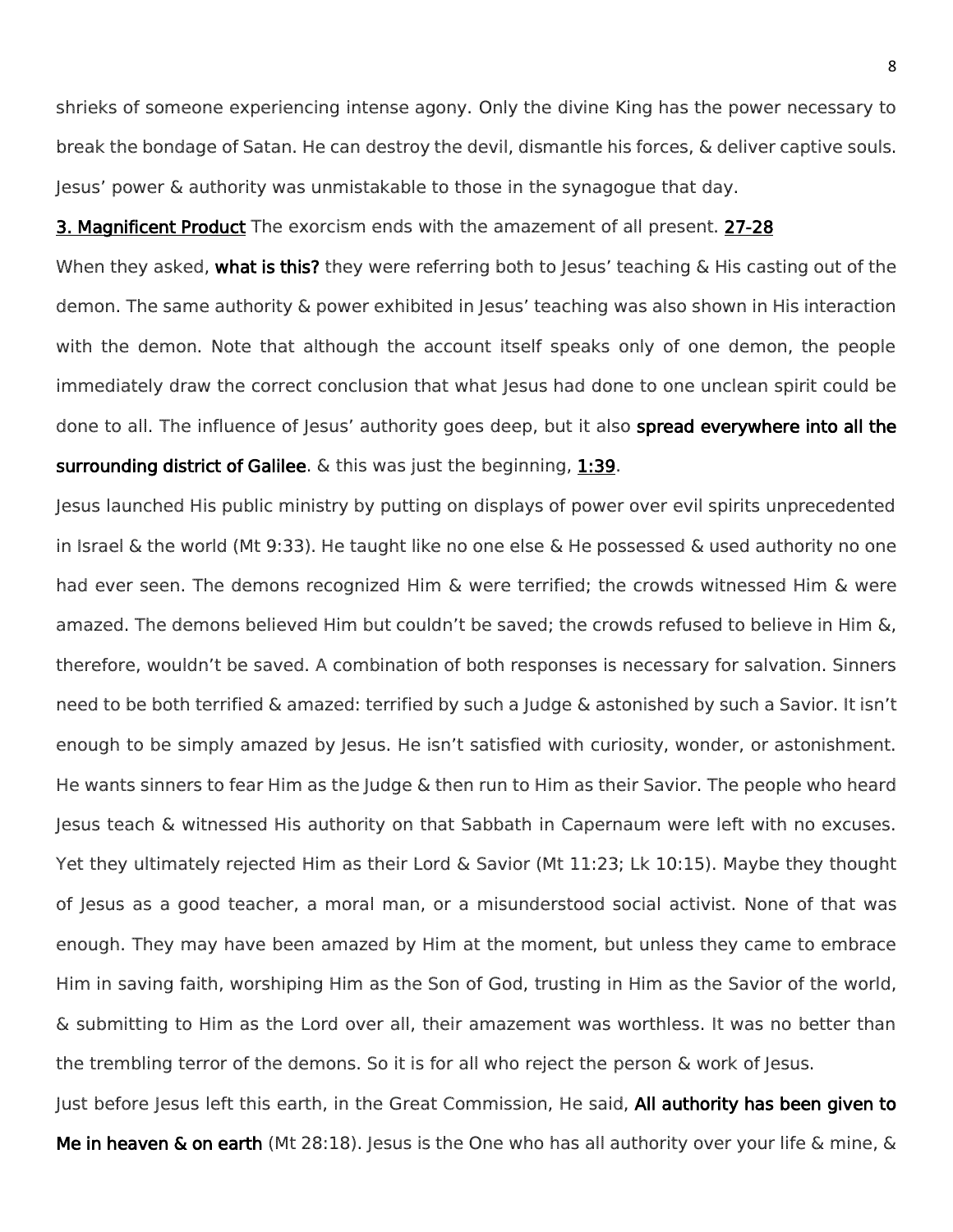over this entire world. If you haven't yet surrendered & given yourself to this one true authority, Jesus, I encourage you to do so. Everyone else will let you down. No politician can satisfy. No celebrity will fulfill. It's not possible. But with Jesus it is. He has no limitations. Make Him your Leader. He won't let you down. What He's promised, He will fulfill. I encourage you, make Him your King. & for those of you that are believing & following Him, ask yourself if you've fully surrendered to Him in all areas. Are there still corners of your heart & mind you're still hanging on to? If so, surrender them to Jesus who has all authority. He has all power. He has all strength to help you fight, defeat sin, & to pursue righteousness in faith. PRAY

## Communion

The title the demon calls Jesus, the Holy One of God, means that Jesus is infinitely & absolutely holy, fully & perfectly divine. He came down from above to save sinners, yet He's set apart from sinners in that He's completely sinless, perfect in all of His ways, equally holy with God the Father. It's a title of deity. He takes the divine title for Himself to show He's equal to God.

The title the Holy One of God is found in only one other place in the NT. When some of Jesus' disciples decided to stop following Him, Jesus asked the twelve disciples, You do not want to go away also, do you? Peter replied: Lord, to whom shall we go? You have words of eternal life. We have believed and have come to know that You are the Holy One of God (In 6:66-69). With these words, Peter accurately identified their Master as God incarnate. It acknowledged that the holy God, who's enthroned in the heavens, has come down to be among unholy men. It speaks of the fact that the transcendent, majestic, regal God of heaven has taken on human flesh, yet without sin. Jesus Himself said, I have come down from heaven (Jn 6:38). Jesus was holy God in human form. Jesus is infinitely pure. Scripture affirms this repeatedly: **in Him there is no sin** (1 Jn 3:5); He committed no sin, nor was any deceit found in His mouth (1 Pt 2:22); Him who knew no sin (2 Cor 5:21). Jesus could say to His enemies, Which one of you convicts Me of sin? (Jn 8:46) because He had no sin.

At Calvary, all of our sins were laid on the sinless Lamb of God & He gave to us His pure, sinless, perfect obedience to the law of God. This is the great exchange of Calvary: He made Him who knew